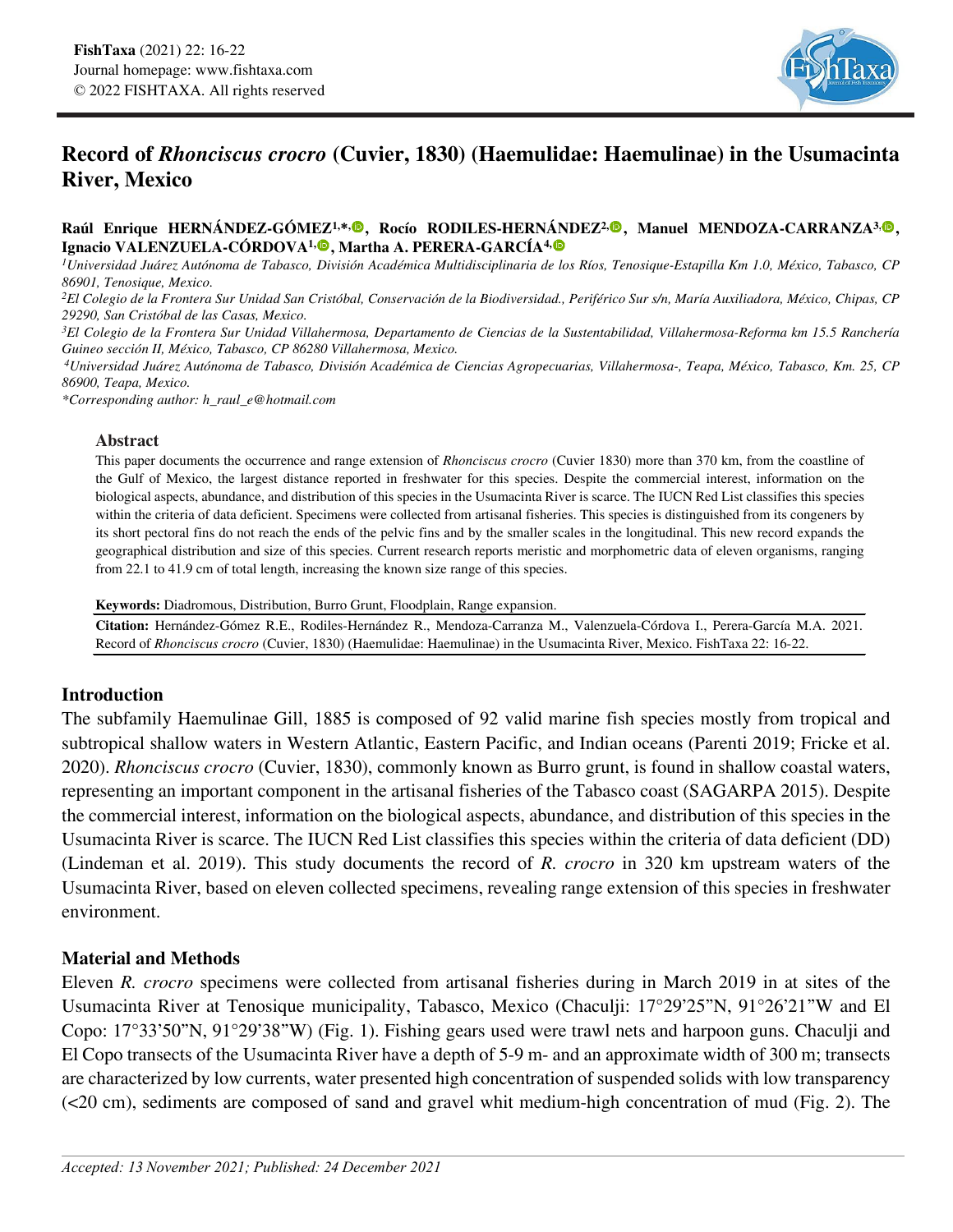

**Figure 2.** Habitat where specimens were collected on the town of Chaculji, South of Mexico, Usumacinta River.

specimens were deposited and cataloged in the ichthyologic collection of El Colegio de la Frontera Sur (ECOSC). Species identification was based on the taxonomic data provided by Lindeman and Toxey (2002). Meristic and morphometric characteristics of each specimen were taken based on the criteria proposed by Pequeño et al. (2011) (Fig. 3).

# **Results**

### *Rhonciscus crocro* (Cuvier, 1830)

**Materials examined:** ECOSC-14491-ECOSC-14494-7: 7 specimens (sex undetermined), 28.5-41.9 cm TL; Tenosique, Tabasco, Mexico, Usumacinta river; El Copo, location: 17°33'50"N and 91°29'38"W), 20 m a.s.l;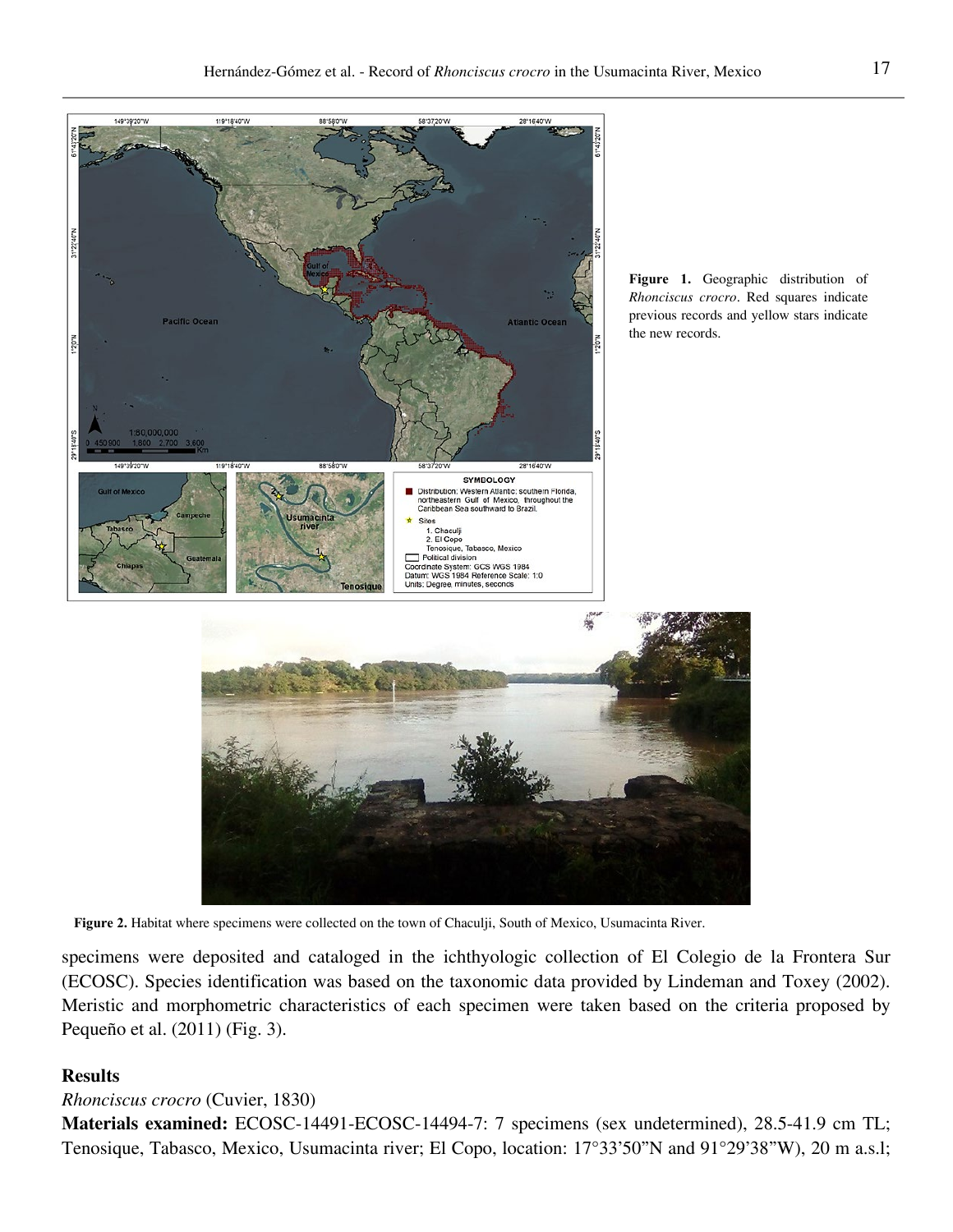

**Figure 3.** *Rhonciscus crocro*. **A.** Compressed body in lateral view, **B.** Ventral view, **C.** Dorsal view, **D.** Head, preopercle with posterior margin slightly concave and serrated, **E.** ventral view of chin with 2 pores.

01 March 2019; Raúl E. Hernández-Gómez; Ignacio Valenzuela-Cordova. —ECOSC-14493-1-ECOSC-14493- 4: 4 specimens (sex undetermined), 22.1-36.1 cm TL; Tenosique, Tabasco, Mexico; Chaculji, location: 17°29'25''N; 91°26'21''W; 20 m a.s.l; 01 March 2019; Raúl E. Hernández-Gómez; Ignacio Valenzuela-Cordova.

**Identification.** The genus *Rhonciscus* can be distinguished from other genera by the combination of following characters: pointed snout, chin with 2 pores anteriorly, preoperculum with posterior margin slightly concave and serrated, dorsal fin with XIII spines and 12 rays, moderately long pectoral fins with 16 soft rays, pelvic fins with I spine and 4 rays located below the base of pectoral fins, and anal fin with III hard spines and 7 rays.

*Rhonciscus crocro* is distinguished from its congeners by having short pectoral fins do not reach ends of pelvic fins and by the smaller scales in longitudinal series 53 to 55 longitudinal scales more than in others species. Having a slim elongated body and a long and pointed snout. Predorsal profile convex which gives impression that head directed slightly downwards. Having a short maxilla not reaching a vertical line of posterior margin of eye, but reaches or exceeds anterior margin of eye (Bussing 1998). It has a dark olive body above, silver below; sides with dark punctuation; fins are more or less dark; soft dorsal fin with narrow black margin (Lindeman and Toxey 2002). (Fig. 3; Tables 1, 2).

## **Discussion**

*Rhonciscus crocro* can be found from southern Florida, U.S., to Brazil in the Atlantic Ocean, including the Gulf of Mexico. In Mexico, this species has historically been recorded in the coast of Tamaulipas, Veracruz (Castillo-Rivera et al. 2011), Campeche, and Tabasco (Miller et al. 2009; Castro-Aguirre et al. 1999; McLarney et al. 2010; Castillo-Pérez 2016). The presence of *R. crocro* within the Usumacinta River, Tabasco, Mexico has also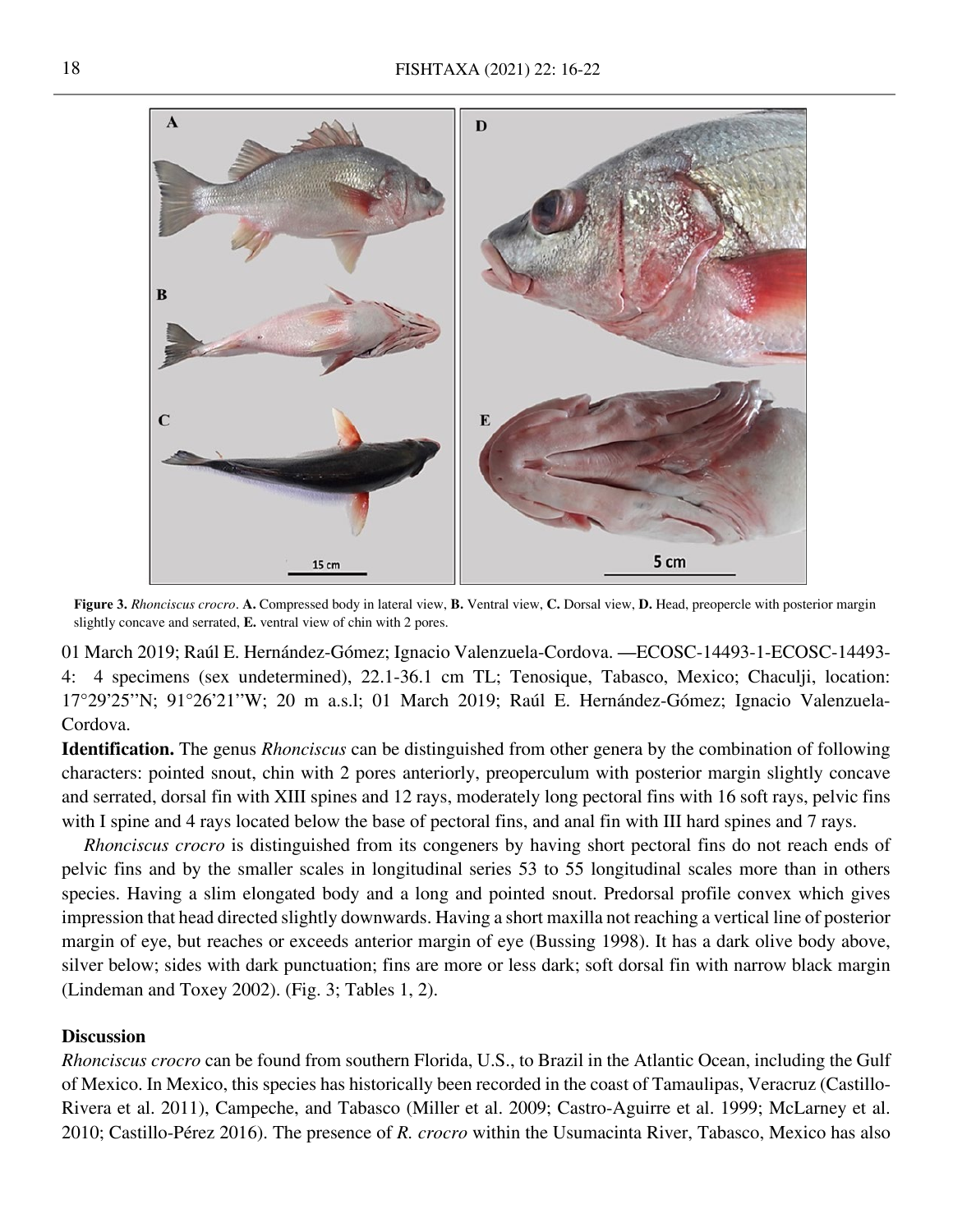|                              | Rhonciscus crocro |                |                |                  |                  |                  |                  |  |
|------------------------------|-------------------|----------------|----------------|------------------|------------------|------------------|------------------|--|
| <b>Biometry (cm)</b>         | ECOSC-            | ECOSC-         | ECOSC-         | ECOSC-           | ECOSC-           | ECOSC-           | ECOSC-           |  |
|                              | 14494-1           | 14494-2        | 14494-3        | 14494-4          | 14494-5          | 14494-6          | 14494-7          |  |
| <b>Total length</b>          | 29.9              | 32.7           | 28.5           | 38.7             | 39               | 39.5             | 41.9             |  |
| <b>Total weight</b>          | 276               | 376            | 268            | 634              | 588              | 738              | 872              |  |
| <b>Head length</b>           | 7.3               | 7.6            | 7.1            | 9.1              | 9                | 9.5              | 9.9              |  |
| <b>Snout length</b>          | 3.6               | 3.2            | 2.7            | 4.0              | 3.5              | 4.7              | $\overline{4}$   |  |
| <b>Upper jaw length</b>      | 3.3               | 3.6            | 3.2            | 4.3              | 4.4              | 4.6              | 4.7              |  |
| <b>Orbital diameter</b>      | 1.8               | 1.8            | 1.5            | 1.9              | 2.0              | 2.0              | 2.0              |  |
| <b>Interorbital distance</b> | 0.9               | 1.0            | $1.0\,$        | $1.0\,$          | $1.0\,$          | $1.0\,$          | 1.1              |  |
| <b>Maxillary</b> width       | 2.6               | 3.1            | 2.7            | 4.0              | 3.5              | 4.7              | 4.0              |  |
| <b>Predorsal length</b>      | 9.1               | 10.3           | 9.1            | 12.5             | 12               | 12.5             | 13.5             |  |
| <b>Preanal length</b>        | 16.7              | 17.6           | 15.2           | 20.5             | 20.5             | 21.6             | 22.2             |  |
| Pre-pelvic length            | 9.7               | 9.9            | 9.2            | 12.3             | 12               | 12.3             | 13.2             |  |
| Base length of dorsal fin    | 12.2              | 13.8           | 11.9           | 16.5             | 16.5             | 16.5             | 17.7             |  |
| Base length of anal fin      | 3.4               | 3.6            | 3.2            | 4.6              | 4.4              | 4.4              | 4.6              |  |
| Pelvic fin length            | 5.1               | 5.6            | 5.1            | 7.1              | 6.6              | 6.5              | 7.1              |  |
| <b>Pectoral fin length</b>   | 4.8               | 6.6            | 5.2            | $\boldsymbol{7}$ | 6.5              | 6.6              | 7.6              |  |
| Caudal peduncle length       | 3.6               | 4.4            | 3.7            | 5.2              | 5                | 5.2              | 5.5              |  |
| Caudal peduncle width        | 2.5               | 2.6            | 2.4            | 3.2              | 3.2              | 3.4              | 3.5              |  |
| <b>Body width</b>            | 7.6               | 8.3            | 7.7            | 9.3              | 10.4             | 11.2             | 11.3             |  |
| Anal spines length           |                   |                |                |                  |                  |                  |                  |  |
| 1st                          | 1.7               | 2.0            | 1.9            | 2.0              | 2.4              | 2.1              | 2.6              |  |
| 2nd                          | 4.6               | 4.9            | 4.6            | 5.6              | 5.6              | 5.1              | 5.6              |  |
| 3rd                          | 3.3               | 3.4            | 3.5            | 3.6              | 3.7              | 3.7              | 4.2              |  |
| Lenght of first dorsal spine |                   |                |                |                  |                  |                  |                  |  |
| I.                           | 0.6               | 0.9            | 0.9            | 0.9              | 0.9              | 0.9              | 1.0              |  |
| $\mathbf{I}$                 | 1.3               | 1.8            | 1.4            | 1.6              | 1.7              | 1.7              | 1.6              |  |
| III                          | 2.3               | 2.9            | 2.9            | 3.1              | 3                | 2.4              | 3.1              |  |
| IV                           | 3.1               | 4.2            | 3.6            | 4.4              | 4.1              | 4.1              | 4.1              |  |
| $\mathbf{V}$                 | 3.3               | 4.1            | 4.7            | 4.5              | 4.3              | 4.2              | 4.4              |  |
| <b>Number of spines</b>      |                   |                |                |                  |                  |                  |                  |  |
| <b>Dorsal</b>                | 13                | 13             | 13             | 13               | 13               | 13               | 13               |  |
| Anal                         | $\mathfrak{Z}$    | 3              | 3              | 3                | $\mathfrak{Z}$   | 3                | 3                |  |
| <b>Pelvic</b>                | $\mathbf{1}$      | $\mathbf{1}$   | $\mathbf{1}$   | $\mathbf 1$      | $\mathbf{1}$     | $\mathbf{1}$     | $\mathbf{1}$     |  |
| Number of rays               |                   |                |                |                  |                  |                  |                  |  |
| <b>Dorsal</b>                | 12                | 12             | 12             | 12               | 12               | 12               | 12               |  |
| Anal                         | 7                 | $\overline{7}$ | $\overline{7}$ | $\tau$           | $\boldsymbol{7}$ | $\boldsymbol{7}$ | $\boldsymbol{7}$ |  |
| Pectoral                     | 16                | 16             | 16             | 16               | 16               | 16               | 16               |  |
| <b>Pelvic</b>                | $\overline{4}$    | 4              | $\overline{4}$ | $\overline{4}$   | $\overline{4}$   | $\overline{4}$   | $\overline{4}$   |  |

**Table 1.** Meristic and Morphometric data of *Rhonciscus crocro* (n=7) from the EL Copo location of the Usumacinta River.

previously been confirmed (Castro-Aguirre et al. 1999). *Rhonciscus crocro* have been recorded 100 miles (160.93 km) from the river mouth (Courtenay and Sahlman 1978; Froeze and Pauly 2019). Castro-Aguirre et al. (1999) recorded this species at the Usumacinta River in Montecristo, Emiliano Zapata municipality, in Tabasco, Mexico, distances from river mouth is 250 km approximately. We document the presence of the species in the Usumacinta River more than 370 km from the coastline of the Gulf of Mexico, the largest distance reported in freshwater for this species so far.

The fish family Haemulidae is divided in two subfamilies, Haemulinae and Plectorhunchinae (Nelson 2006). Within the subfamily Haemulinae there are species in the coastal waters of the Gulf of Mexico, such as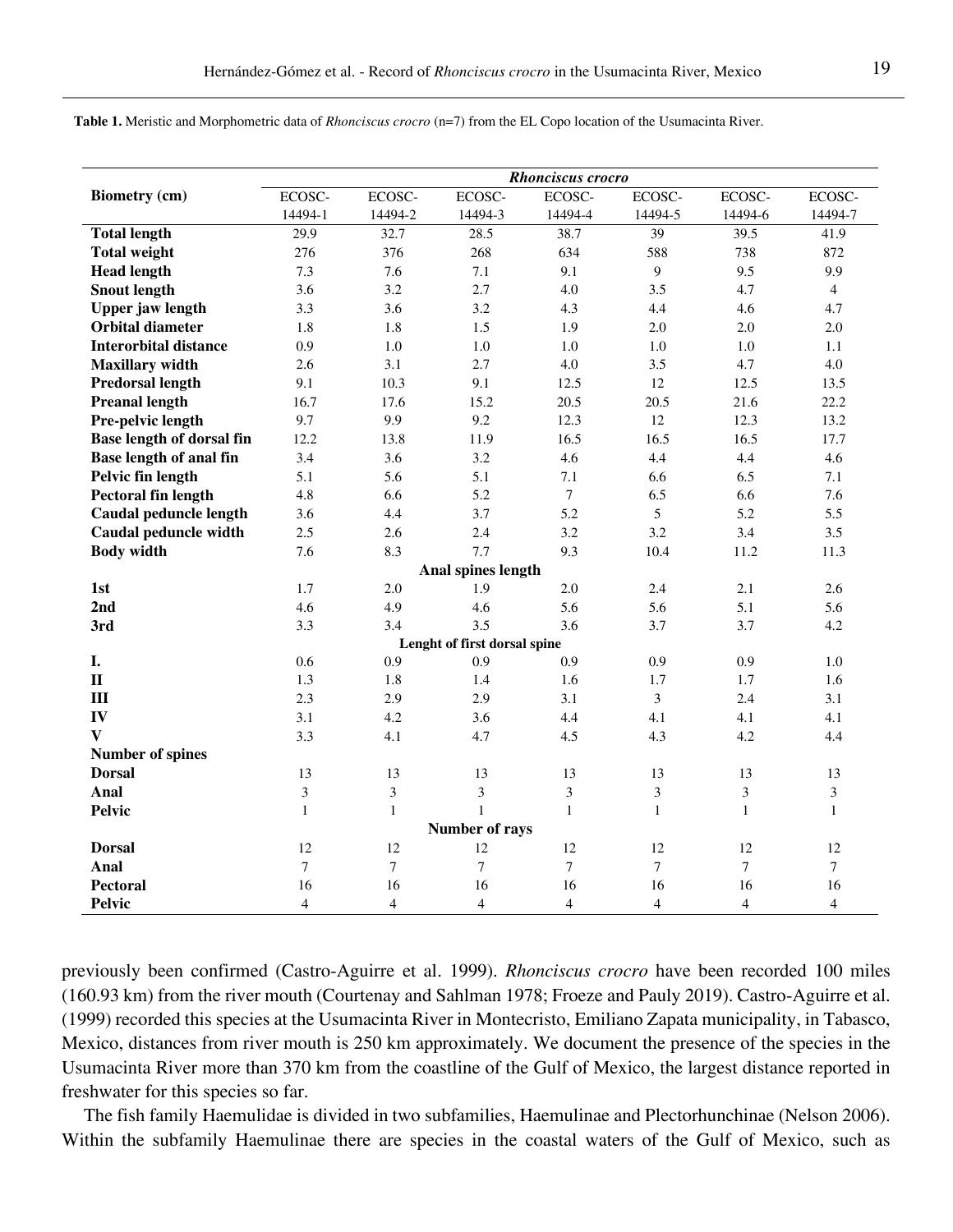|                              | <b>Rhonciscus</b> crocro |                |                |                |  |  |  |  |  |  |
|------------------------------|--------------------------|----------------|----------------|----------------|--|--|--|--|--|--|
| <b>Biometry (cm)</b>         | ECOSC-14493-             | ECOSC-         |                | ECOSC-         |  |  |  |  |  |  |
|                              | $\,1\,$                  | 14493-2        | ECOSC-14493-3  | 14493-4        |  |  |  |  |  |  |
| Total length                 | 23.7                     | 22.1           | 36.1           | 36.1           |  |  |  |  |  |  |
| Standard length              | 19.3                     | 17.7           | 28.9           | 29.5           |  |  |  |  |  |  |
| Total weight                 | 136                      | 114            | 554            | 522            |  |  |  |  |  |  |
| Head length                  | 5.5                      | 4.2            | 9.1            | 9.0            |  |  |  |  |  |  |
| Snout length                 | 2.1                      | 2.0            | 3.8            | 4.0            |  |  |  |  |  |  |
| Upper jaw length             | 2.7                      | 2.2            | 4.2            | 4.1            |  |  |  |  |  |  |
| Orbital diameter             | 1.5                      | 1.3            | 1.8            | 1.9            |  |  |  |  |  |  |
| Interorbital distance        | 0.8                      | 0.7            | 1.1            | 1.1            |  |  |  |  |  |  |
| Maxillary width              | 2.1                      | 2.0            | 3.8            | 4.4            |  |  |  |  |  |  |
| Predorsal length             | 7.5                      | 6.9            | 12.1           | 11.2           |  |  |  |  |  |  |
| Preanal length               | 12.9                     | 11.5           | 19.2           | 19.3           |  |  |  |  |  |  |
| Pre-pelvic length            | 7.7                      | 6.6            | 11.3           | 10.8           |  |  |  |  |  |  |
| Base length of dorsal fin    | 9.6                      | 9.0            | 15.8           | 15.2           |  |  |  |  |  |  |
| Base length of anal fin      | 3.1                      | 2.5            | 4.2            | 4.3            |  |  |  |  |  |  |
| Pelvic fin length            | 4.3                      | 4.1            | 7.1            | 6.5            |  |  |  |  |  |  |
| Pectoral fin length          | 3.8                      | 4.0            | 6.6            | 5.5            |  |  |  |  |  |  |
| Caudal peduncle length       | 3.2                      | 3.0            | 4.5            | 5.0            |  |  |  |  |  |  |
| Caudal peduncle width        | $2.2\phantom{0}$         | 1.9            | 2.9            | 2.8            |  |  |  |  |  |  |
| Body width                   | 5.9                      | 5.7            | 9.9            | 9.5            |  |  |  |  |  |  |
| Anal spines length           |                          |                |                |                |  |  |  |  |  |  |
| 1st                          | 1.9                      | 1.7            | 2.1            | 2.1            |  |  |  |  |  |  |
| 2nd                          | 4.2                      | 4.1            | 5.1            | 5.4            |  |  |  |  |  |  |
| 3rd                          | 2.6                      | 2.5            | 3.6            | 3.7            |  |  |  |  |  |  |
| Length of first dorsal spine |                          |                |                |                |  |  |  |  |  |  |
| I                            | 0.6                      | 0.6            | 1.1            | 0.8            |  |  |  |  |  |  |
| $\mathbf{I}$                 | 1.1                      | 1.7            | 1.7            | 1.9            |  |  |  |  |  |  |
| III                          | 1.8                      | 1.9            | 3.1            | 2.9            |  |  |  |  |  |  |
| IV                           | 2.6                      | 2.6            | 3.7            | $\overline{4}$ |  |  |  |  |  |  |
| $\mathbf V$                  | 2.8                      | 2.9            | 3.9            | 4.2            |  |  |  |  |  |  |
| <b>Number of spines</b>      |                          |                |                |                |  |  |  |  |  |  |
| Dorsal                       | 13                       | 13             | 13             | 13             |  |  |  |  |  |  |
| Anal                         | 3                        | $\mathfrak{Z}$ | 3              | 3              |  |  |  |  |  |  |
| Pelvic                       | $\mathbf{1}$             | $\mathbf{1}$   | $\mathbf{1}$   | $\mathbf{1}$   |  |  |  |  |  |  |
| Number of rays               |                          |                |                |                |  |  |  |  |  |  |
| Dorsal                       | 12                       | 12             | 12             | 12             |  |  |  |  |  |  |
| Anal                         | $\overline{7}$           | $\overline{7}$ | $\tau$         | 7              |  |  |  |  |  |  |
| Pectoral                     | 16                       | 16             | 16             | 16             |  |  |  |  |  |  |
| Pelvic                       | $\overline{4}$           | $\overline{4}$ | $\overline{4}$ | $\overline{4}$ |  |  |  |  |  |  |

**Table 2.** Morphometric data of *Rhonciscus crocro* (n=4) from the Chaculji location of the Usumacinta River.

*Anisotremus virginicus*, *Haemulon aurolineatum* and *Orthopristis chrysoptera* which occasionally penetrate inland waters. However, there are no records of distances of the occurrences. Castro-Aguirre et al. (1999) points out that the incursion of these species into inland waters is related with their feeding habits; however, several details of its biology and ecology are unknown.

Previous total length records of *R. crocro* reached 20, 35.5, and 36 cm total length for Costa Rica and Mexico, respectively (Miller et al. 2009; McLarney et al. 2010; Castillo-Pérez 2016). Lindeman and Toxe (2002), recorded a maximum length of 33 cm, commonly 20 cm in the coastal zone of Gulf of Mexico and Caribbean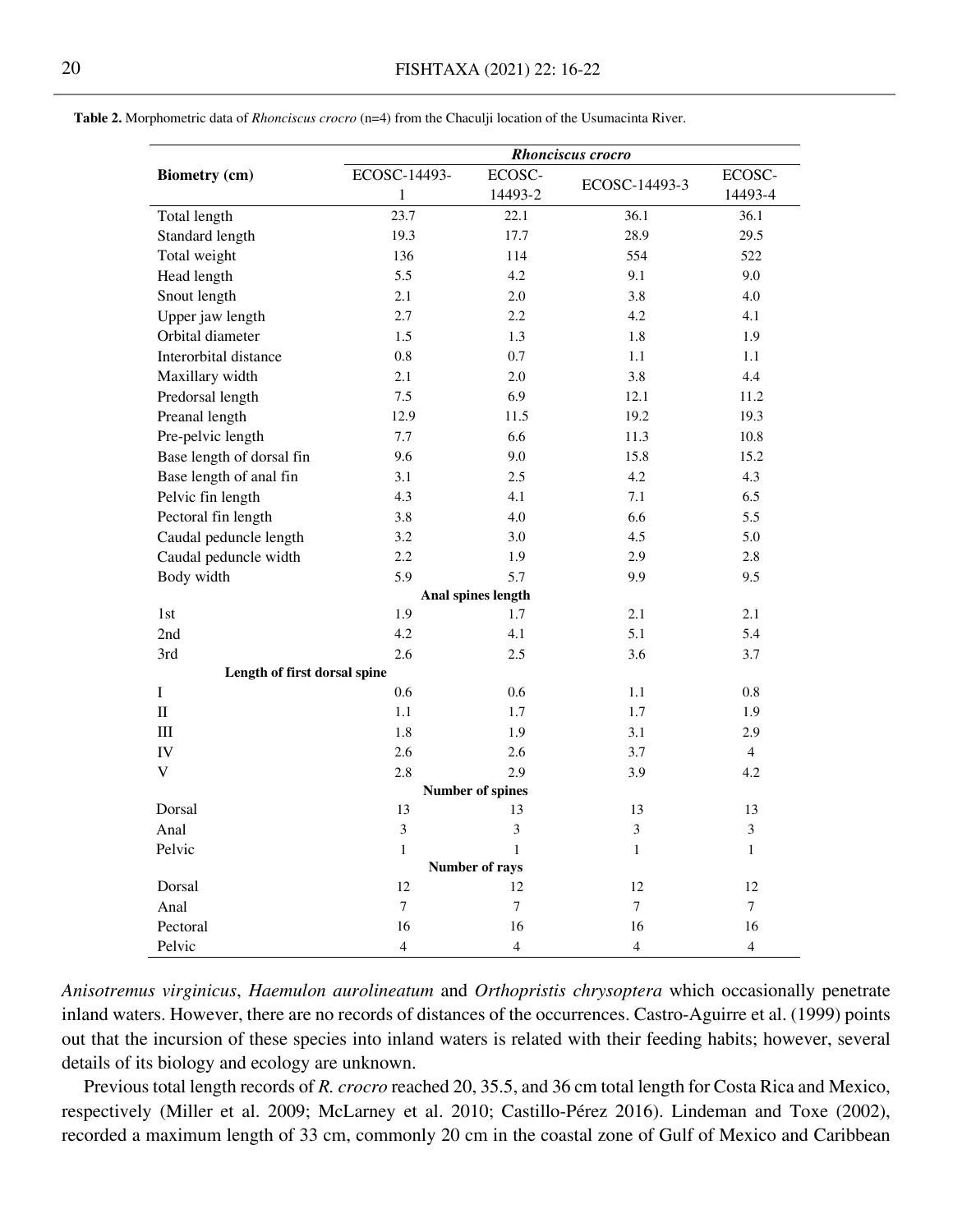Sea. Robins and Ray (1986) recorded 38 cm TL specimens for the North American Coast. In Motagua River, Izabal, Guatemala; and in the Mamanguape river estuary, Brazil, sizes less than 4.6 cm LT and 16.0 cm standard length have been recorded respectively (Miller et al. 2009; Oliveira and Pessanha 2014). Current paper recorded juvenile and adult specimens with sizes from 22.1 to 41.9 cm LT.

Since the family Haemulidae: Haemulinae is principally marine and *R. crocro* is found in estuaries but not in the open sea, and because no one has found or described the larvae, McLarney et al. (2010) conclude that *R. crocro* is probably amphidromous, though it could be catadromous. However, Castro-Aguirre et al. (1999) and Lorion et al. (2011) even assume that *R. crocro* is an obligate diadromous. The diadromy is assumed based on the presence in tismiches, or mass upstream migrations of juvenile fishes that occur in coastal rivers (Lorion et al. 2011). The migration of this species upstream could be associated with food availability in the riverine area, used for growth and/or reproduction purposes. The daily feeding of migratory species represents one of the most important mechanisms of connectivity between ecosystems transferring energy through organic matter, nutrients, as well as biomass transport (Tavera et al. 2018).

### **Acknowledgements**

We thank the student Francisco A. Hernández Hernández for field assistance. A special thanks to Alejandra Lagunas for creating the map.

### **Literature cited**

- Ayala-Pérez L.A., Ramos M.J., Flores H.D., Sosa L.A., Martínez R.G.E. 2015. Ictiofauna marina y costera de Campeche. Universidad Autónoma de Campeche, Universidad Autónoma Metropolitana-Xochimilco. 60 p.
- Bussing W.A. 1998. Peces de las aguas continentales de Costa Rica. Segunda edición. San José Costa Rica. Editorial de la Universidad de Costa Rica. 468 p.
- Castillo-Pérez D. 2016. Composición de especies y vulnerabilidad de peces de los ríos Sabogal y Medio Queso, Vertiente Atlántica Norte de Costa Rica. Brenesia 85-86: 43-54.
- Castillo-Rivera M., Ortiz-Burgos S., Zárate-Hernández R. 2011. Estructura de la Comunidad de peces Estuarinos en un hábitat con vegetación sumergida: variación estacional y nictémera. Hidrobiológica 21(3): 311-321.
- Castro-Aguirre J.L., Espinoza-Pérez H.S., Schmitter-Soto J.J. 1999. Ictiofauna estuarino lagunar y vicaria de México. Colección Textos Politécnicos, Serie Biotecnologías, Limusa, México DF. 711 p.
- Courtenay W.R., Sahlman H.F. 1978. Pomadasyidae. In W. Fischer (Ed.) FAO species identification sheets for fishery purposes. Western Central Atlantic (Fishing Area 31), Volume 4. FAO, Rome.
- Fricke R., Eschmeyer W.N., Van d.L.R. 2020. Eschmeyer's Catalog of Fishes: genera, species, references. Available from: [http://researcharchive.calacademy.org/research/ichthyology/catalog/fishcatmain.asp.](http://researcharchive.calacademy.org/research/ichthyology/catalog/fishcatmain.asp) Retrieved: 06/29/2020.
- Froese R., Pauly D. 2019. FishBase. World Wide Web electronic publication. Available from: www.fishbase.org. Retrieved: 01/20/2020.
- Lindeman K., Anderson W., Padovani-Ferreira B., Cowan J., Sedberry G., Claro R., Rocha, LA. 2019. *Pomadasys crocro*. The IUCN Red List of Threatened Species 2019: Available from: e.T192939A86333867. Available from: https://www.iucnredlist.org/species/192939/86333867. Retrieved: 05/28/2020.
- Lindeman K.C., Toxey C.S. 2002. Haemulidae. In: K.E. Carpenter (Ed.) FAO Species Identification Guide for Fishery Purposes. The Living Marine Resources of the Western Central Atlantic. Food and Agriculture Organization of the United Nations, Rome. pp: 1522‐1550.
- Lorion C.M., Kennedy B.P., Braatne J.H. 2011. Altitudinal gradients in stream fish diversity and the prevalence of diadromy in the Sixaola River basin, Costa Rica. Environmental Biology of Fishes 91: 487-499.
- McLarney W.O., Mafla M., Arias A.M., Bouchonnet D. 2010. Amenazas a la Biodiversidad y el Funcionamiento de los Ecosistemas en el Sitio de Patrimonio Mundial la Amistad por las Propuestas de Represas Hidroeléctricas, Panamá‐ Costa Rica. Asociación ANAI, Costa Rica. 134 p.